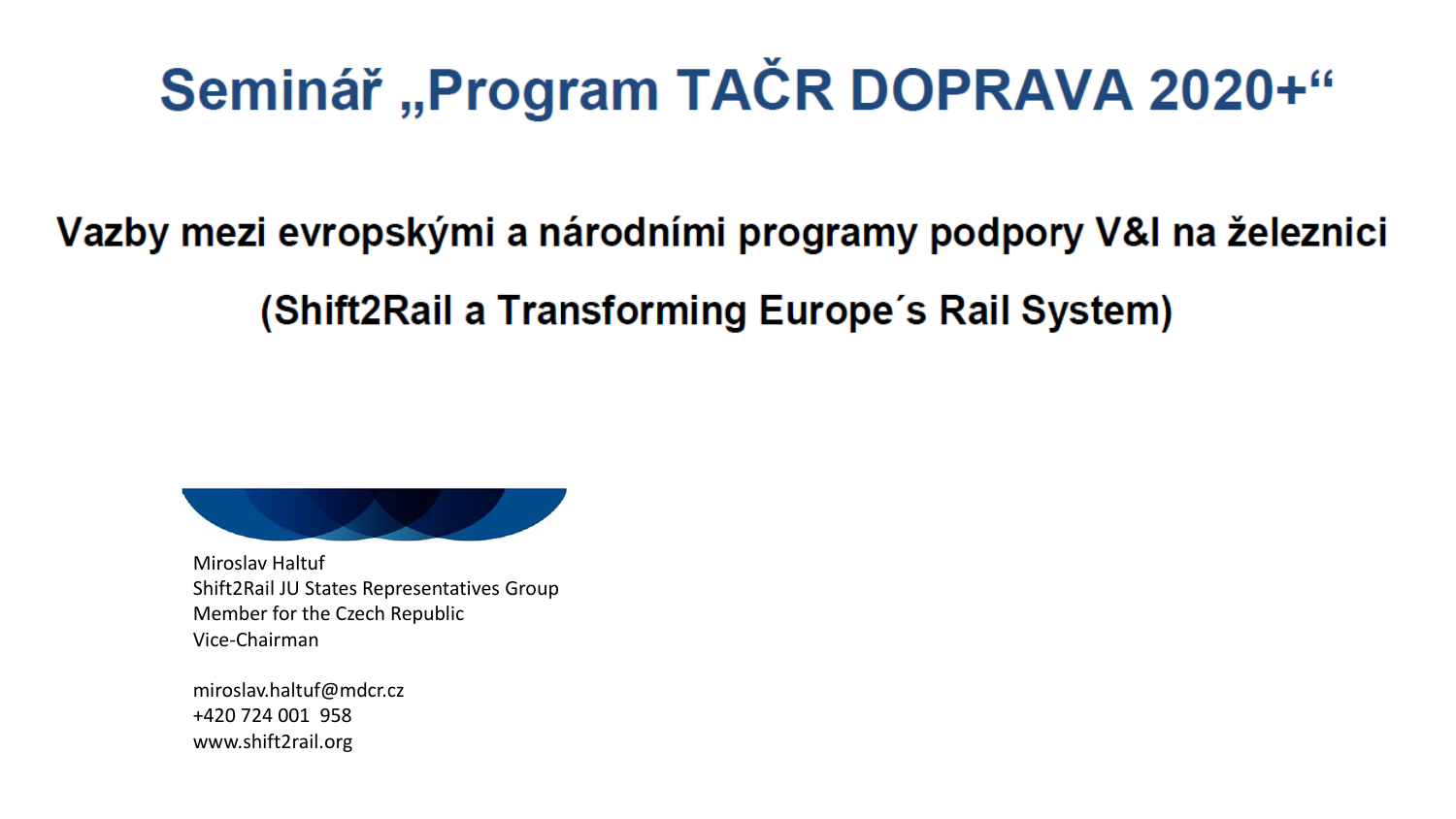

## **S2R Programme dashboard Number of Projects**

All Projects per call overview

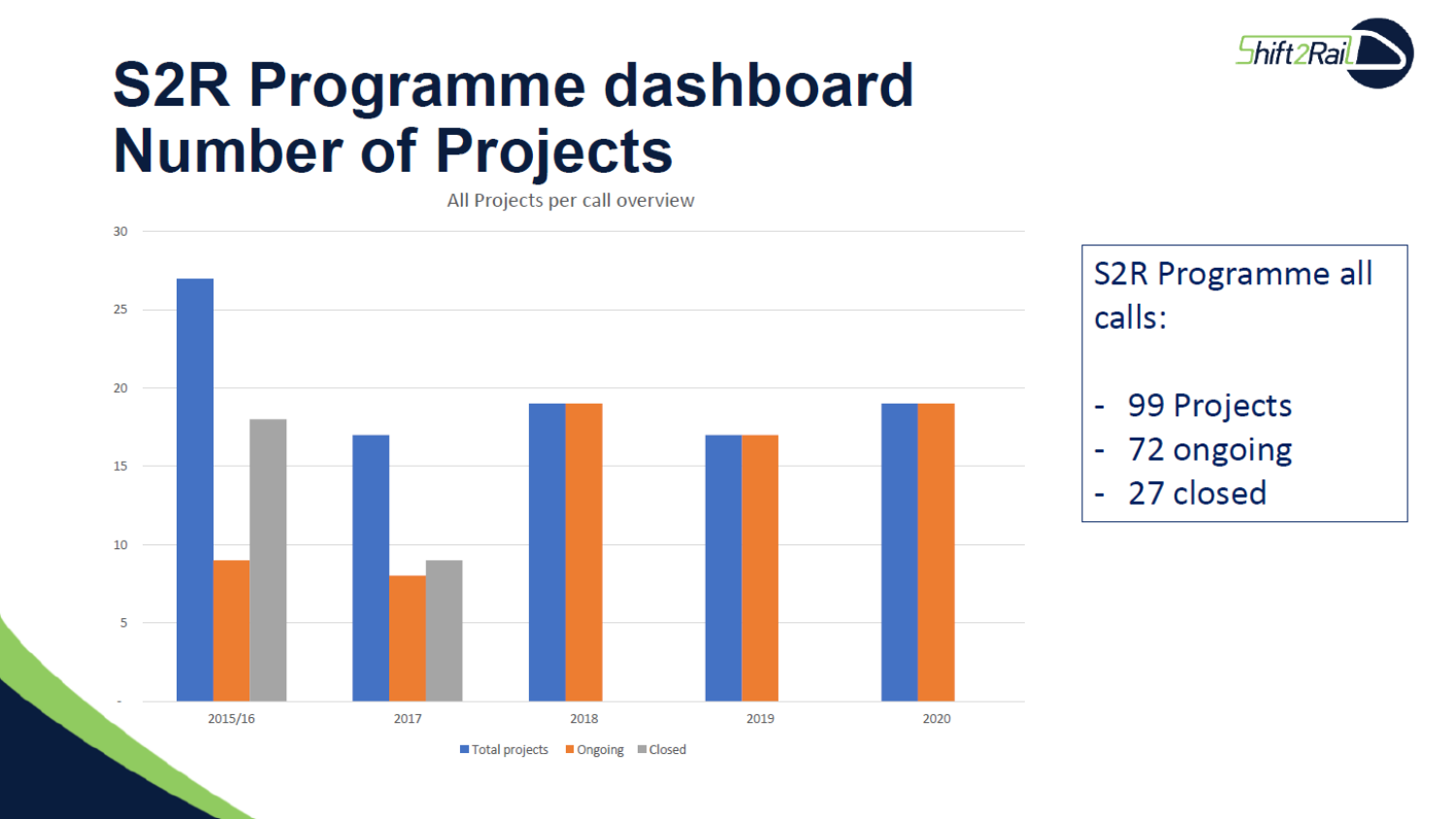# **2021 S2R Activities**

## January - February 2021

- 19 January 2021 IP SteCo period
- Draft AWP 2022 preparation
- Ongoing discussions on S2R2
- 10 reviews/checks: 3 OC 2018 + 5 OC 2019 + 1 CFM 2018 + 1 CFM 2019 Projects
- 41 Specific Issue Reviews: 4 CFM 2017 (3 Projects) + 15 CFM 2018 (5<br>Projects) + 10 CFM 2019 (4 Projects) + 7 OC 2018 (7 Projects) + 5 OC 2019 (3 Projects)

### March - April 2021

- 23 March GB (AAR 2020, Prov Annual Accounts 2020,...)
- 12 March DAC Supervisory Board Meeting
- 18 March URID Meeting
- 23 March IP SteCo period
- 21 reviews/checks: 1 OC 2017 + 4 OC 2018 + 1 OC 2019 + 1 CFM 2015-2016 + 4 CFM 2017 + 5 CFM 2018 + 5 CFM 2019 Projects
- 20 Specific Issue Reviews (ongoing): 2 CFM 2017 (2 Projects) + 9 CFM 2018 (6 Projects) + 4 CFM 2019 (3 Projects) + 3 OC 2018 (3 Projects) + 2 OC 2019 (2 Projects)

### May - July 2021

- 22 June 2021 GB (Final Annual Accounts 2020, ...)
- **Interim Payments 2020** ٠.
- 7 June DAC Supervisory Board Meeting
- 23 June IP SteCo period
- First draft AWP 2022
- 29 June URID Meeting
- 3 reviews/checks: 1 OC 2018 + 1 CFM 2015-16 + 1 CFM 2018 Projects

### Sep - Oct 2021

- 21 September DAC Supervisory Board Meeting
- 21 September Closing Date Unique Train Prize
- 5 October URID Meeting
- 19 October IP SteCo period
- 8 reviews/checks: 2 OC 2018 + 5 OC 2018 + 1 CFM 2018 Projects

### Nov - Dec 2021

- 25 November GB (AWP 2022, S2R2, ...)
- **S2R Innovation Days (TBC)** ٠
- Unique Train Prize Final Evaluation & Award (November/December)
- 13 December DAC Supervisory Board Meeting
- 1 review/check: 1 OC 2018 Project

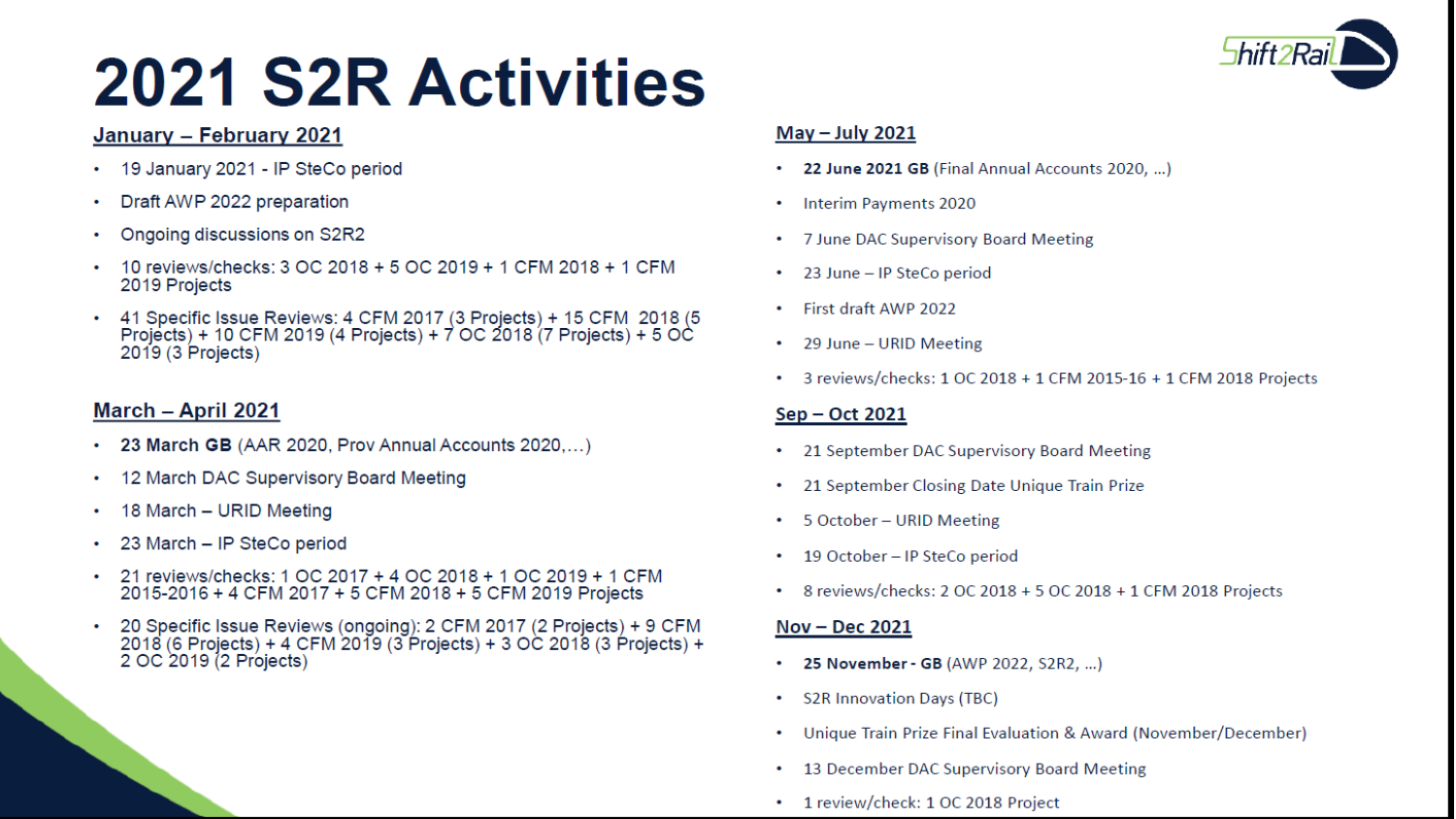## 5hift2Rail **European DAC Delivery Programme**

- More than 40 companies involved and more than 160 experts
- Test performed and still ongoing in Germany and Sweden
- Planning of deliverables adapted to the PB and SB meetings
- Coupler type selection process built with KO and basic requirements
- Initial consolidation of use cases provided
- Initial methodology on CBA by the EC
- Launch of S2R specific contracts for EDDP PM, WP1 Leader and LCC analysis on the 4 couplers type
- Areas of attention
	- Results from field tests and timing for specification development
	- Expertise on electrical and digital field
	- Migration plans progress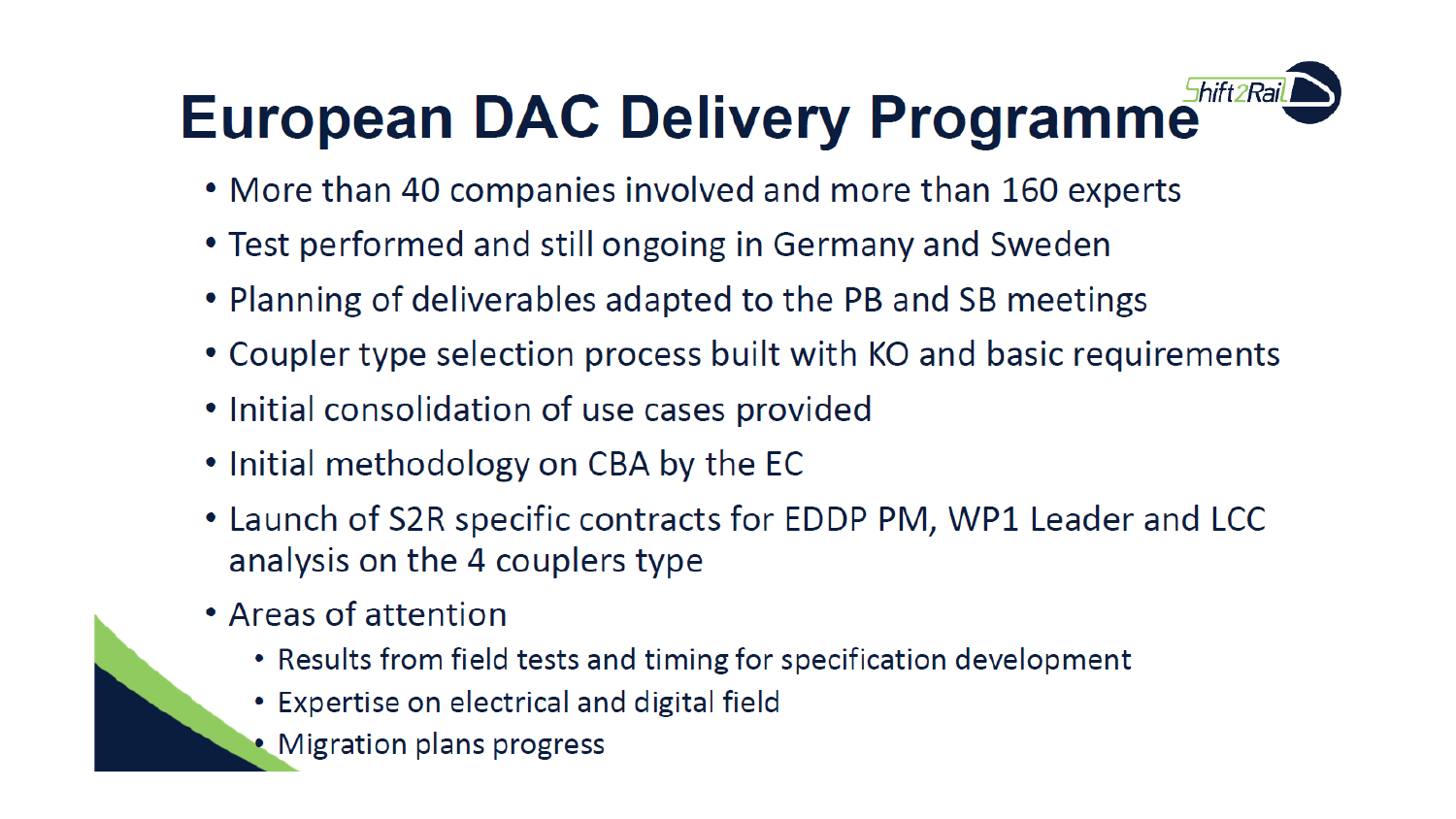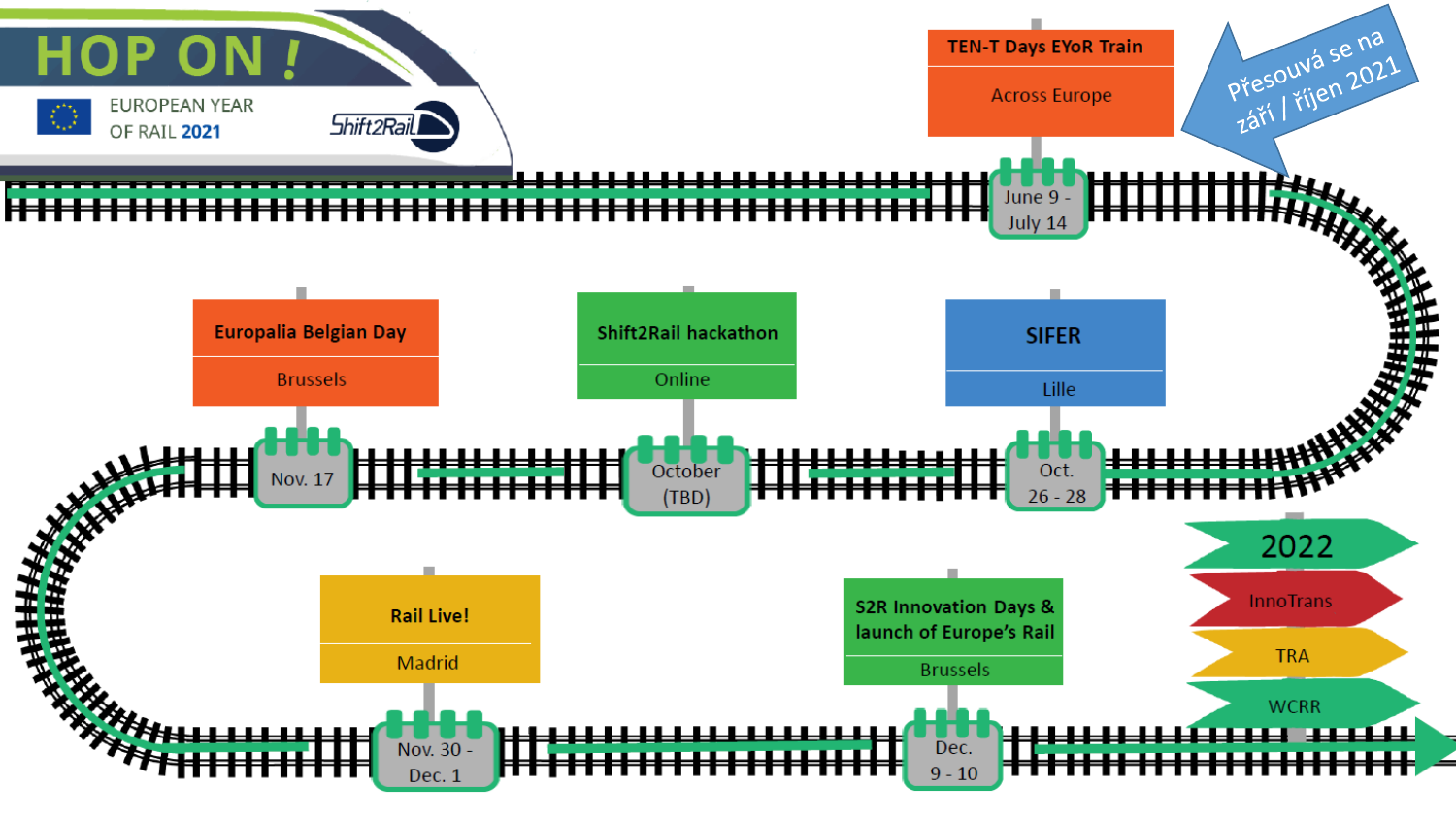

## **Shift2Rail Innovation Days 2021**



- Dates: 9 10 December  $\bullet$
- Objectives:
	- Large-scale dissemination of S2R project results bringing together a series of mid-term & final conferences for cost efficiency and bigger impact
	- Launch of Europe's Rail
- $\cdot$  Programme:
	- High-level opening session
		- Exactly one year on from the launch of the Sustainable & Smart Mobility Strategy, what progress have we made?
		- What have we learned from the #EUYearofRail and how can we ensure its legacy?
		- What are the expectations for Europe's Rail and the biggest challenges we will face?
	- Parallel sessions promoting project results
	- International relations session
	- New technologies session
	- Pitch presentation from the winners of the S2R hackathon
	- Celebratory reception to launch Europe's Rail ۰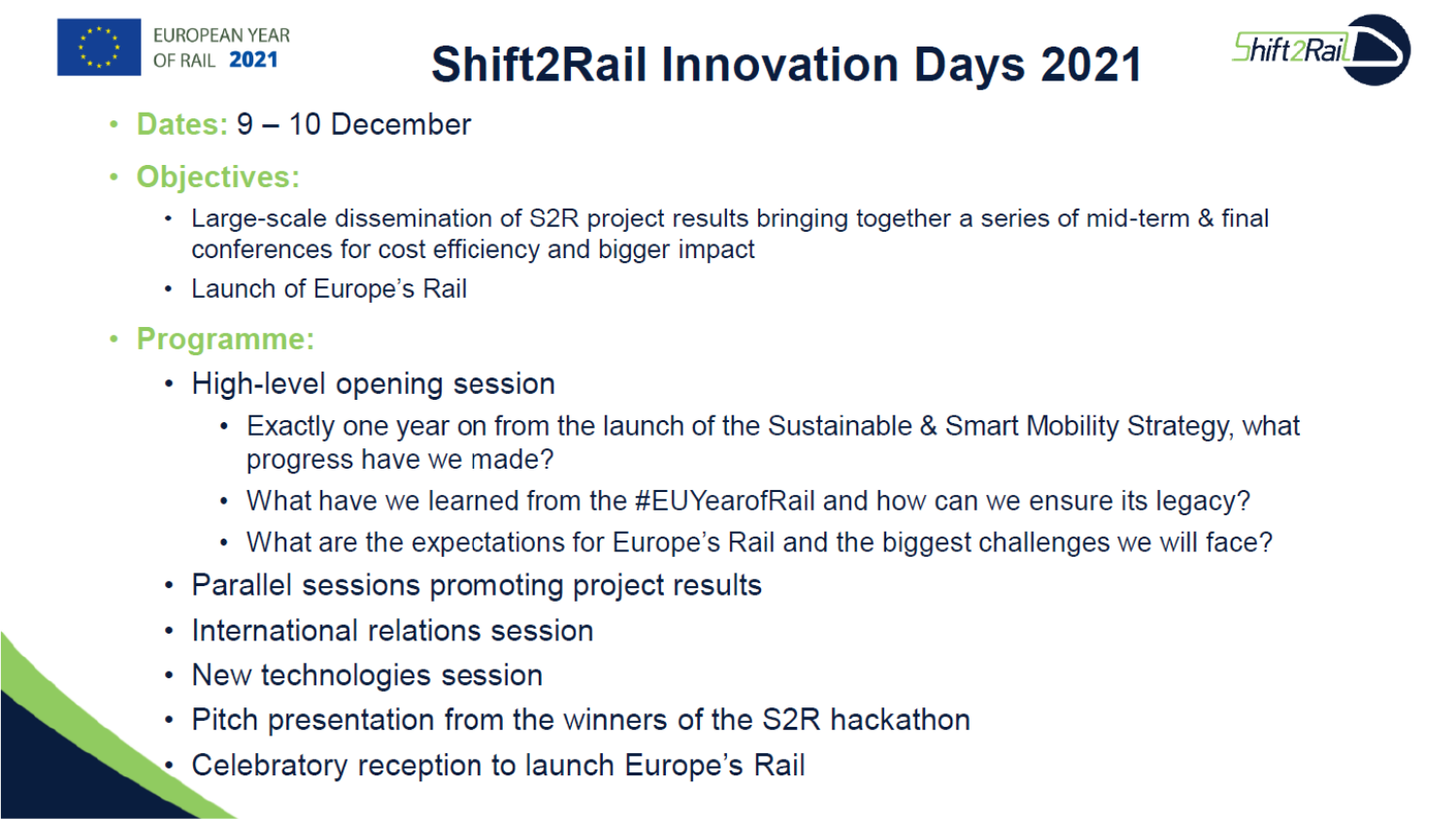### **Upcoming Events (March - May 2021)**

| <b>Event</b>                                                                                                                        | <b>Date</b>             |
|-------------------------------------------------------------------------------------------------------------------------------------|-------------------------|
| French-Czech Rail Day Conference 2021                                                                                               | 25 March 2021           |
| UNECE - workshop for consideration of physical climate change risks in<br>transport planning and operational processes              | 26 March 2021           |
| EYoR launch event under PT Presidency                                                                                               | 29 March 2021           |
| Shift2Rail ATO over ETCS Webinar                                                                                                    | 30 March 2021           |
| RailTech Europe 2021                                                                                                                | 30 March - 1 April 2021 |
| ERCI Webinar on ERRAC SRIA and future perspectives of rail research (part<br>of the European Rail Systems Technology Week (#ERSTW)) | 14 April 2021           |
| Plasser & Theurer Innovation Week                                                                                                   | 27 - 30 April 2021      |
| Eurobrake Railways Day                                                                                                              | 19 May 2021             |
| The Rise of IoT & Big Data in Rail                                                                                                  | $18 - 21$ May 2021      |
| International Expert Forum on Land Transport Safety                                                                                 | 27 - 28 May 2021        |

### **Upcoming Events (June - Sep. 2021)**

**Shift 2Rail** 

 $5$ hift $2$ Rai $\sum$ 

| <b>Event</b>                   | <b>Date</b>            |
|--------------------------------|------------------------|
| <b>TEN-T Days</b>              | 9 June - 14 July 2021  |
| <b>UNIFE General Assembly</b>  | 16 - 17 June 2021      |
| R&I Days                       | $23 - 24$ June 2021    |
| Scandinavian Rail Optimisation | 22 - 24 June 2021      |
| 7th Railway Forum              | 7 - 8 September 2021   |
| Digital Rail Revolution 2021   | 15 - 16 September 2021 |

### Upcoming Events (Oct. - Dec. 2021)

| <b>Event</b>                                                              | <b>Date</b>                   |
|---------------------------------------------------------------------------|-------------------------------|
| <b>World Passenger Festival</b>                                           | 5 - 6 October 2021            |
| Alpine Rail Optimisation                                                  | 6 October 2021                |
| <b>ITS World Congress</b>                                                 | 11 - 15 October 2021          |
| S <sub>2R</sub> hackathon                                                 | Mid-October (Exact date TBC)  |
| <b>EYoR</b> event in Vienna                                               | 18 October 2021               |
| <b>SIFER</b>                                                              | 26 - 28 October 2021          |
| Hypermotion Dubai 2021                                                    | 2 - 4 November 2021           |
| Europalia Belgian Day (High-level session & Youth Jamboree & Career Fair) | 17 November 2021              |
| <b>Smart Rail Congress 2021</b>                                           | 22 - 24 November 2021         |
| <b>Rail Live Madrid</b>                                                   | 30 November - 1 December 2021 |
| S2R Innovation Days & Launch of Europe's Rail                             | 9 - 10 December               |
| UITP 2021 Global Public Transport Summit                                  | 14 - 17 December 2021         |

## **Preparation for 2022 major events**

| Event                                     | <b>Date</b>          | <b>Location</b>   |
|-------------------------------------------|----------------------|-------------------|
| World Congress on Railway Research (WCRR) | 6-10 June 2022       | <b>Birmingham</b> |
| <b>InnoTrans</b>                          | 20-23 September 2022 | <b>Berlin</b>     |
| Transport Research Arena (TRA)            | 14-17 November 2022  | Lisbon            |

### IRFC 2022 Praha - www.irfc.eu 5.-7.10.2022 pod záštitou českého předsednictví EU



Shift 2 Rail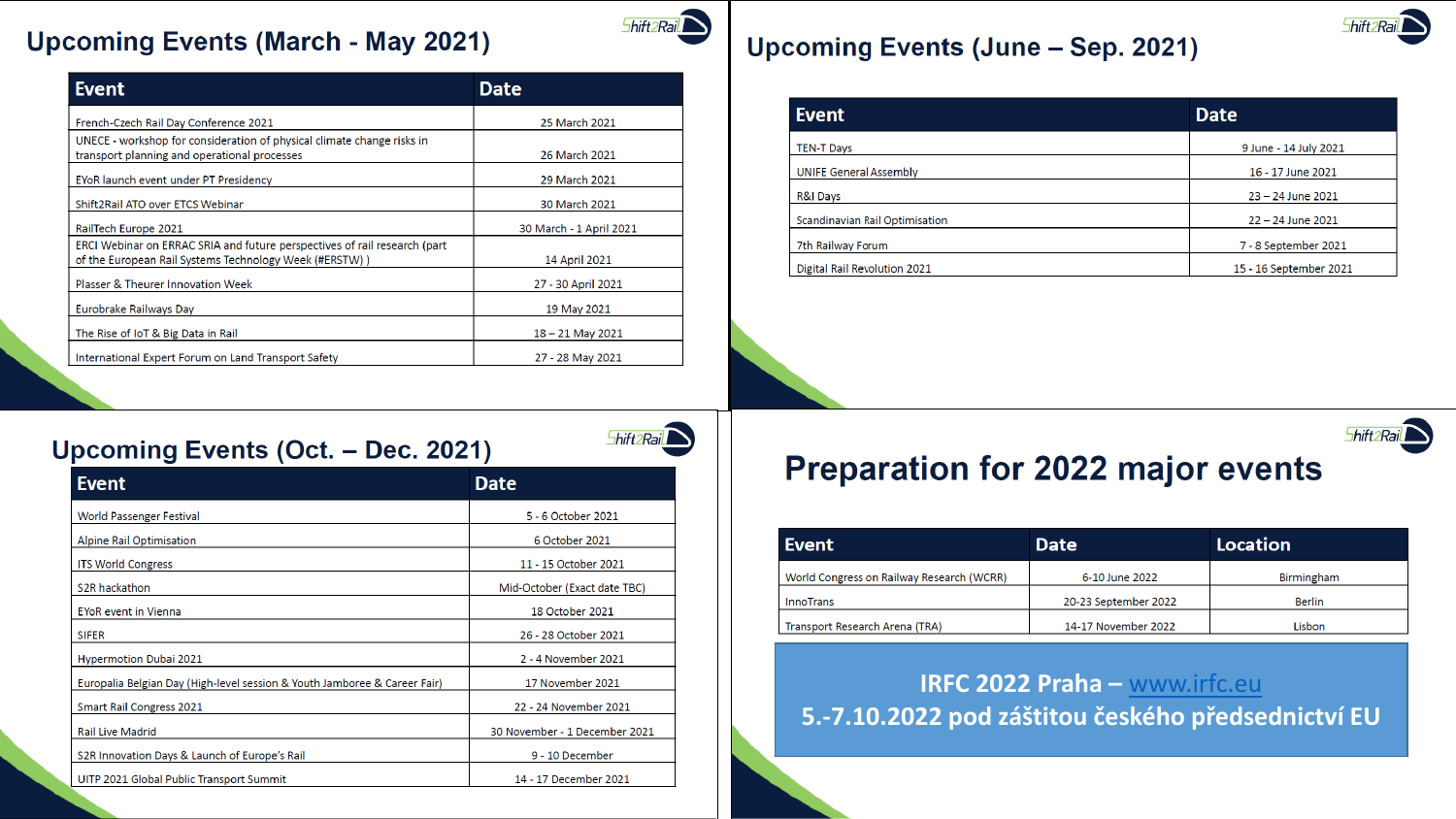## **SINGLE BASIC ACT**

### *Article 20 - States' Representatives Group*

8. **Where applicable, the states' representatives group shall also regularly report to the governing board, and act as an interface with the joint undertaking on the following matters:**

**(a) the status of relevant national or regional research and innovation programmes and identification of potential areas of cooperation, including concrete actions taken or envisaged for the deployment of relevant technologies and innovative solutions;**

**(b) specific measures taken at national level or regional level with regard to dissemination events, dedicated technical workshops and communication activities;**

**(c) specific measures at national or regional level with regard to deployment activities in relation to each respective initiative;** 

**(d) national or regional policies and initiatives with the view to ensuring complementarities with regard to the joint undertaking's Strategic Research and Innovation Agenda and annual work programmes.**

"S2R.20.CEI.01: Call for expression of interest – Senior external experts to assist the Shift2Rail Joint Undertaking with high level support and advice in relation to the R&I activities" are the following: Andy Doherty, Jens Engelmann, Miroslav Haltuf, Mikael Korvi and Stefano Ricci.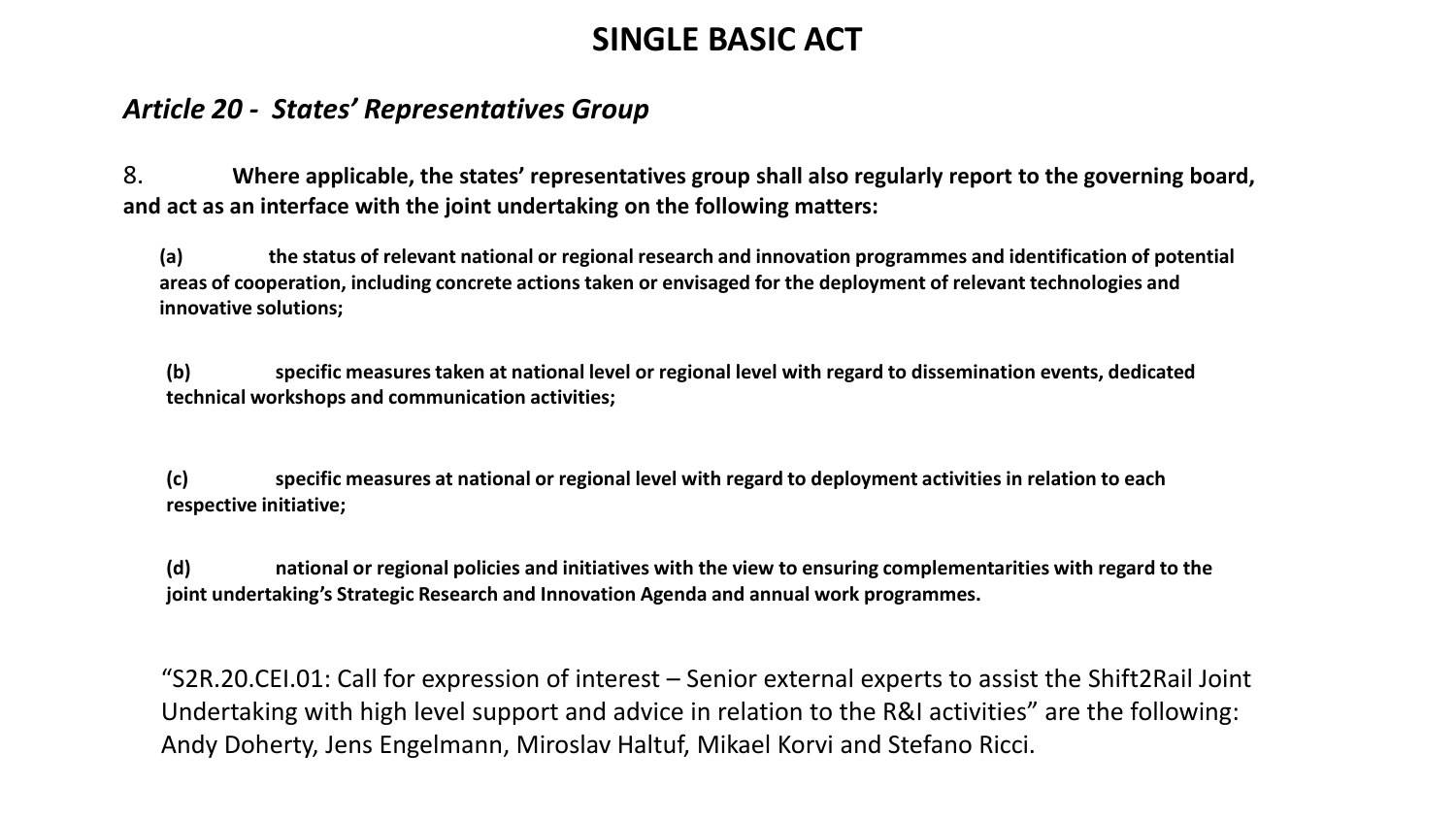#### **EUROPEAN GREEN DEAL: DECARBONISATION THROUGH SUSTAINABLE AND SMART MOBILITY**